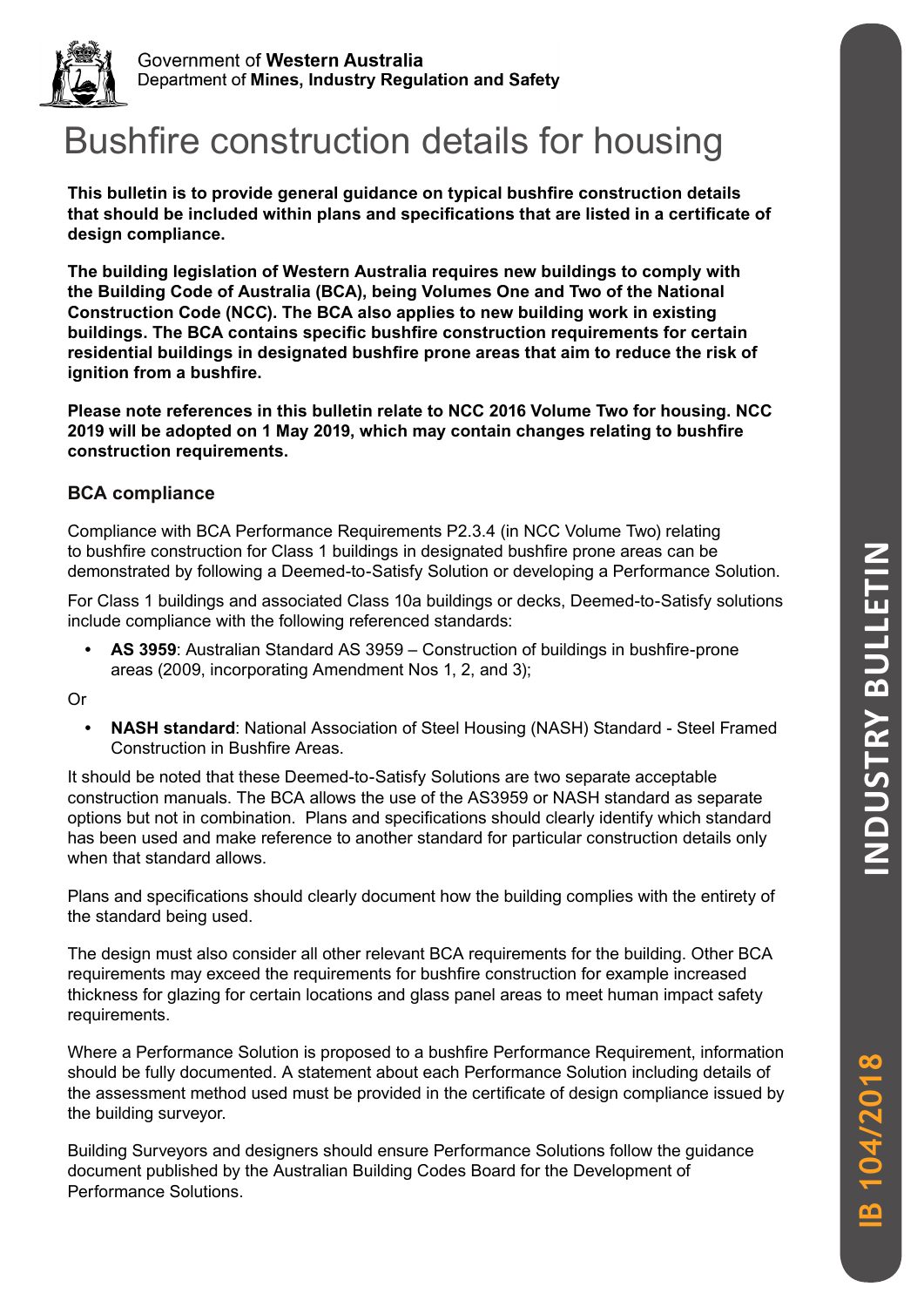#### **Plans and specifications**

Plans and specifications must contain sufficient details and information for the building surveyor signing the relevant certificate of design compliance to determine that the building when built in accordance with the plans and specifications will comply with applicable building standards, namely the BCA.

Nominating compliance with a referenced standard without adequate construction details, assumes the person carrying out the building work knows all the requirements contained within the standard. There are many elements and options for compliance provided in AS 3959 or NASH. It would not be expected that the persons carrying out the building work on site would be aware of all the specifics of the relevant standard or the compliance options selected for the particular building. As such this information must be fully documented on the plans and specifications.

In addition to demonstrating compliance with the BCA, the necessary details and information for bushfire construction on the plans and specifications also allows for:

- clarity for the client on design inclusions.
- building work to be more accurately costed.
- clear details to be made available for construction in order to meet compliance on completion and reduce the chance of costly rectification work.
- records for the owner on the construction of the building for maintenance purposes and for any future alterations or improvements.

The construction requirements detailed should be site specific for the proposal. Generic details providing various options for compliance should be avoided.

For example, if using Australian Standard AS 3959 for meeting bushfire construction requirements, different options are provided in BAL-29 for a side hung external main entry door such as:

- any type protected by a compliant bushfire shutter or external screen; or
- non-combustible (e.g. metal door); or
- solid timber of at least 35mm thick; or
- a hollow core door protected externally by a compliant screen; or
- a fully framed compliant glazed door (including type of glass and a compliant screen where relevant)

Each door also needs to be fitted with a door frame in compliance with AS 3959. The actual door and its frame should be identified at design and selection stage and the specific chosen compliant door and frame details documented and checked and certified by the building surveyor accordingly.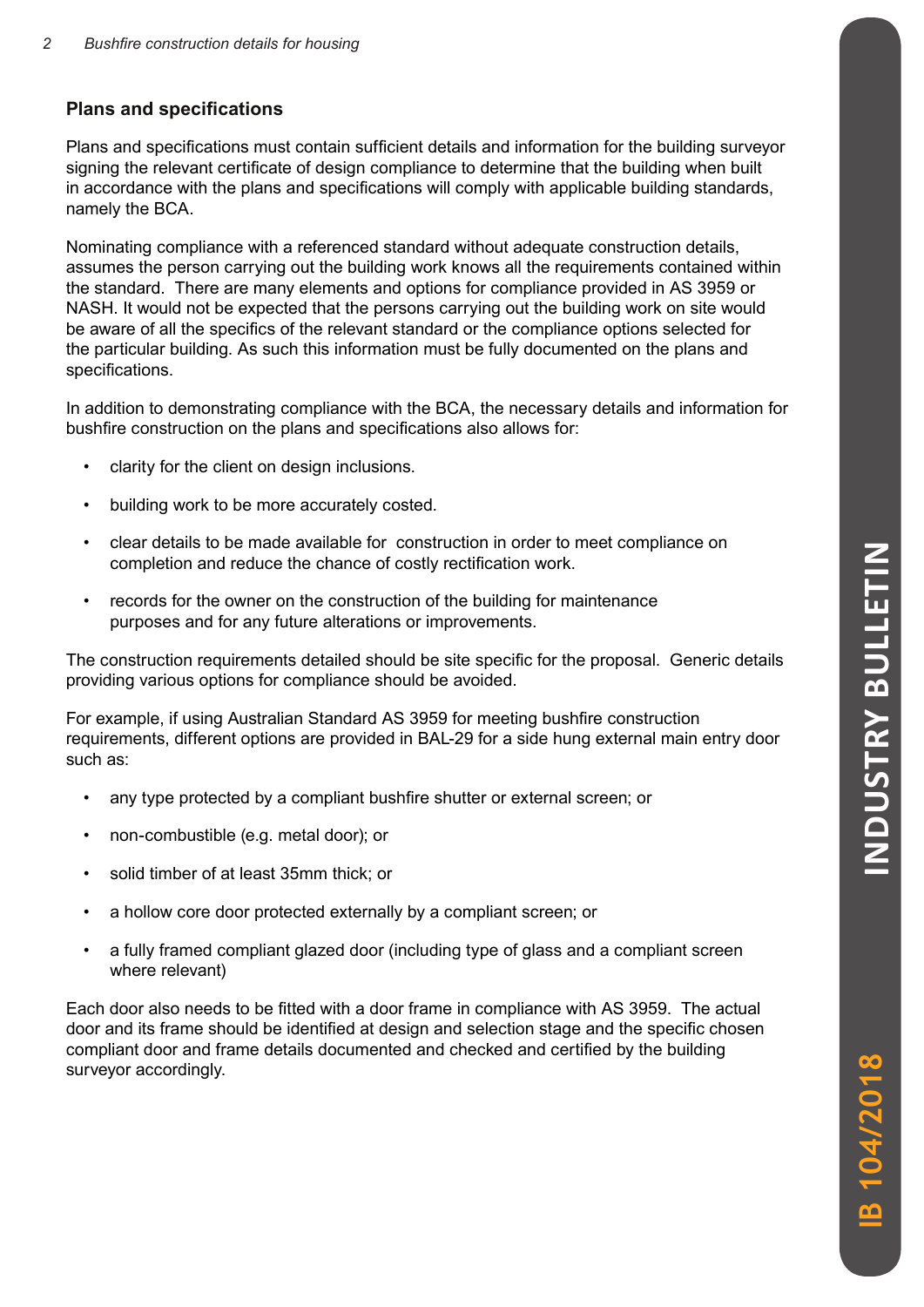#### **Bushfire construction details**

As a guide the following information should be included in the documentation relating to bushfire construction requirements on plans and specifications for a house when considering a Deemed to Satisfy solution using AS 3959 (similar principles apply when using the NASH standard):

- A Bushfire Attack Level (BAL) assessment– this is generally separate work carried out by a competent person, such as an accredited BAL assessor at the appropriate level, to identify the correct BAL rating for the site where the proposed building is to be located in accordance with AS 3959 along with a report to provide details of the assessment. It is important that the assessment correctly documents the actual and not indicative site conditions including vegetation, slopes and setbacks. The construction requirements can then be established from AS3959 or NASH based on the BAL rating derived from AS 3959 for the building site.
- Where shielding is proposed to enable a reduction in the BAL to an elevation this should be clearly detailed within the plans and specifications i.e. show which walls on the plans are shielded and what the applicable BAL is to those shielded elevations.
- Site plans showing any adjacent structure's distance from building and how they are demonstrating compliance.
- A window and door schedule, while may not be necessary in every circumstance, will assist in identifying relevant details such as the type and thickness of each glazed assembly and which portions of glazing require screening, particularly where different glazing is being used throughout the house.
- Construction details should also be identified on any relevant sections and elevations being provided.
- Sections and details showing the connections between the veranda and main roof.
- Where the proposal includes the use of a tested product or system. Technical details that demonstrate how the product or system complies should accompany, or be included in, the plans and specifications for the building.
- A Performance Solution is required for the proposed use of any materials or methods of construction that do not follow Deemed to Satisfy provisions. The requirements of the Performance Solution should be clearly identified and must be detailed on the plans and specification. Furthermore, the building surveyor must also ensure that the certificate of design compliance contains:
	- a statement about each Performance Solution to the bushfire Performance Requirement (if proposed); and
	- details of the Assessment Method used to establish compliance with that requirement.
- A specification, drawing notes and details should be provided specific to the site identifying the general bushfire construction requirements in accordance AS 3959 pertinent to the BAL for the relevant parts of construction. Typical information that should be included is tabulated below for various building elements: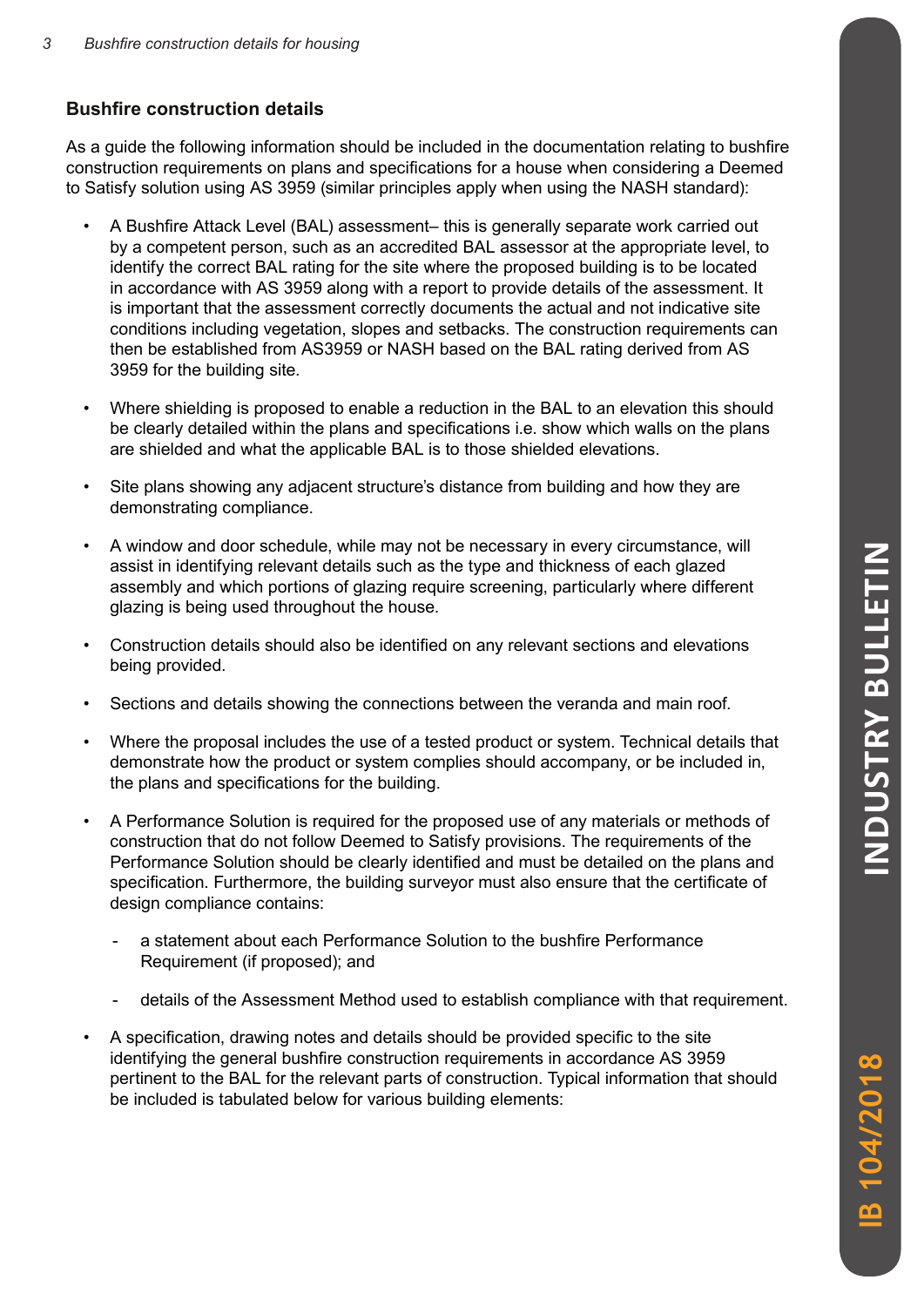| <b>Typical information required on plans</b><br><b>Building element</b>                                                  |                                                                                                                                                                                                                              |  |  |
|--------------------------------------------------------------------------------------------------------------------------|------------------------------------------------------------------------------------------------------------------------------------------------------------------------------------------------------------------------------|--|--|
|                                                                                                                          | and specifications                                                                                                                                                                                                           |  |  |
| Floor                                                                                                                    | details about type, material, height above the<br>ground and protection where relevant                                                                                                                                       |  |  |
| Vents, weepholes and gaps                                                                                                | details on ensuring minimum gaps and any<br>protection screens                                                                                                                                                               |  |  |
| External walls                                                                                                           | details about type, material including any<br>cladding                                                                                                                                                                       |  |  |
| External glazed elements and assemblies and<br>external doors                                                            | details on glass type, type of protection (e.g.<br>screens) and frame material for windows<br>and sliding doors. Also details on external<br>side hung doors and garage doors and any<br>protection                          |  |  |
| Roofs (including veranda and attached car<br>port roofs, penetrations, eaves, fascias,<br>gables, gutters and downpipes) | details on type and material including<br>details on roof/wall junction, any sarking<br>requirements, any proposed roof mounted<br>evaporative cooling units, roof flumes, roof<br>vents, downpipes, gutters and leaf guards |  |  |
| Veranda decks, steps, ramps and landings                                                                                 | details on material (for veranda decks, steps,<br>ramps, landings, balustrades and handrails),<br>whether enclosed or unenclosed and distance<br>from glazed elements                                                        |  |  |
| Above ground, exposed water and gas supply<br>pipes                                                                      | details on location and material                                                                                                                                                                                             |  |  |

This information may be provided on the plans and/or detailed in a building materials specification linked to the plans (not just a generic one).

### **Sample plan**

A sample plan (drawing titled "Bushfire Construction Plan BAL – 19") is attached to assist in identifying the level of bushfire construction detail that may be required in a plan in addition to other general design documentation.

### **Further related information**

The Department of Mines, Industry Regulation and Safety has published other information regarding bushfire construction. This includes:

- [Designated bushfire prone areas Frequently asked questions](https://www.commerce.wa.gov.au/building-commission/designated-bush-fire-prone-areas-frequently-asked-questions)
- [Construction in bushfire prone areas presentation slides](https://www.commerce.wa.gov.au/publications/construction-bush-fire-prone-areas-presentation)
- [The role of the building surveyor in checking BAL reports presentation slides](https://www.commerce.wa.gov.au/building-commission/building-commission-videos-0)
- [Roof-mounted evaporative coolers fact sheet](https://www.commerce.wa.gov.au/publications/roof-mounted-evaporative-coolers)
- [Transition for alterations and extensions in bushfire prone areas fact sheet](https://www.commerce.wa.gov.au/publications/transition-alterations-and-extensions-bush-fire-prone-areas)
- [Indicative BAL ratings in bushfire risk assessments Industry Bulletin 103](https://www.commerce.wa.gov.au/publications/industry-bulletin-103-indicative-bal-ratings-bushfire-risk-assessments)

#### **Disclaimer**

The information contained in this bulletin is provided as general information only and should not be relied upon as legal advice or as an accurate statement of the relevant legislation provisions. If you are uncertain as to your legal obligations you should obtain independent legal advice.

## September 2018

**Building and Energy**| Department of Mines, Industry Regulation and Safety Level 1, 303 Sevenoaks Street, Cannington WA 6107

- P: Locked Bag 14, Cloisters Square WA 6850
- T: 1300 489 099 | F: 08 6251 1501

E: BCinfo@dmirs.wa.gov.au

W: www.dmirs.wa.gov.au/building-commission

**IB 104/2018**

B 104/2018